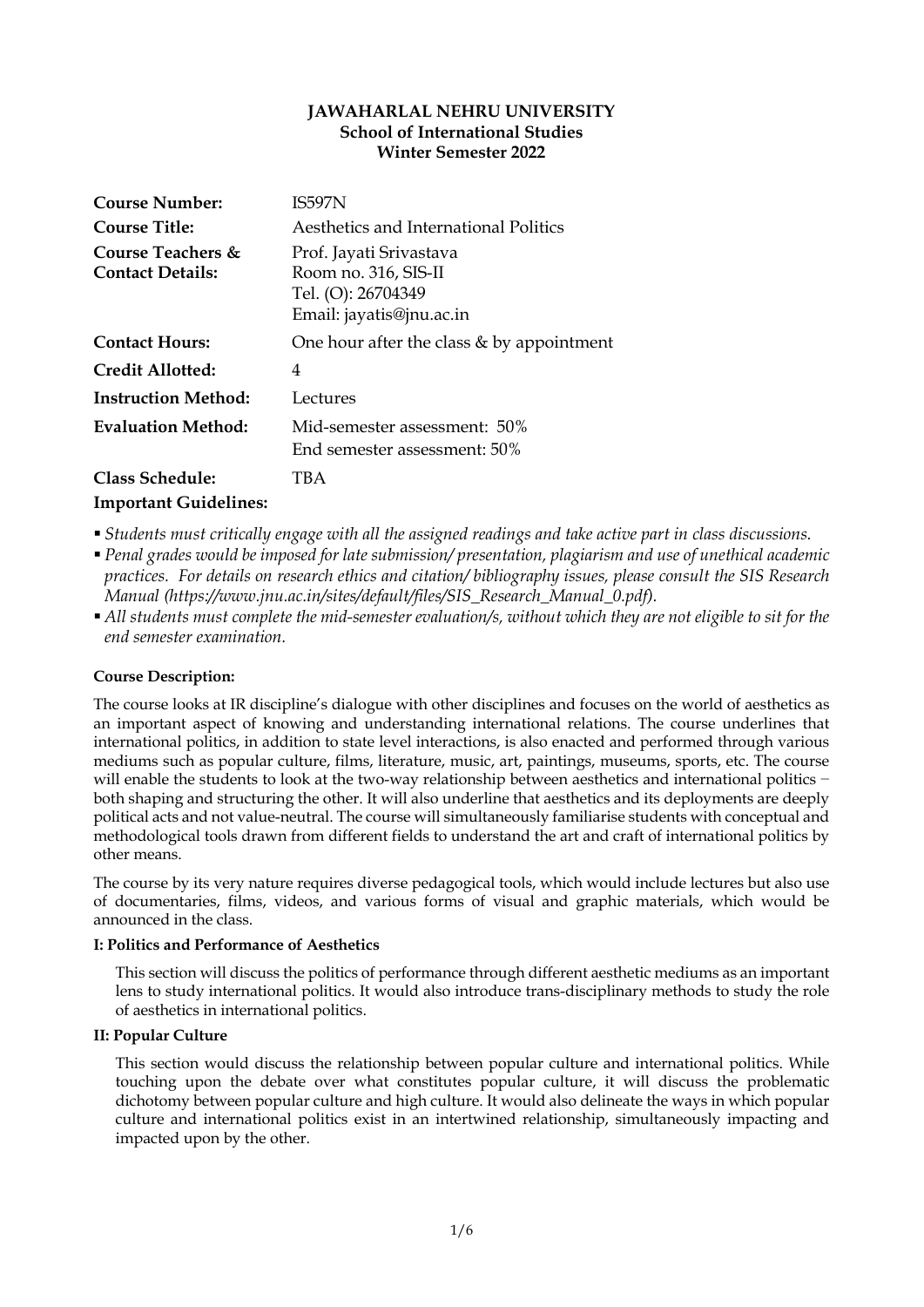## **III: Films**

This section will discuss the role and importance of films in enacting, influencing and representing international politics. The imagery and message in films may contest or coalesce with the dominant narrative, thus marking a dynamic and open-ended relationship between the two. By drawing on select films, this section will also discuss some of the core issues in international politics such as self-other, power, diplomacy, eco-politics, partition, etc.; and, the manner in which they simultaneously represent and sway international politics.

### **IV: Literature**

The section will discuss the power of literature − both fiction and non-fiction − in capturing various aspects of international politics. It will explain the narrative approaches, and look into the world of Harry Potter, contemporary travel writings and cold war anthology as a mirror to study international politics.

### **V: Music**

The world of music is considered to be borderless and yet music travels through extant nation-state borders, thus creating the possibilities of either convergence or schism between states. This section will discuss how the world of music is mediated by international politics. In doing so, it will also examine the use of music as a medium by the states to augment their interests and the potential transformative role that music may play in altering the domain of the international.

### **VI: Art / Visuality**

In an increasingly mediatised world, the role of visual imagery cannot be over-stated in international politics. This section will therefore focus on the embedded politics of representation in art, museums, photographs, and, paintings; particularly around questions of war, security and conflict. Alongside, it will also discuss how art and visuality is informed and impacted by the changing landscape of international politics.

#### **VII: Sport**

This section will deal with the evolving relationship between international politics and various forms of sport (including video games & Barbie dolls). International sport politics plays out in various ways including selection of cities for sporting events; and, sporting events such as Olympics becoming an important site for politics of protest and boycotts. At the same time, delineation of sport politics would examine complex issues of ethics, nationality, migration and sport-war analogies.

### **Themes & Readings:**

## **I: Politics and Performance of Aesthetics**

#### Essential Readings

Bharucha, Rustom (2014), *Terror and Performance*, Abingdon, Oxon: Routledge, pp. 1-30.

- Bleiker, Roland (2001), 'The Aesthetic Turn in International Political Theory', *Millennium: Journal of International Studies*, vol. 30, no. 3, December, pp. 509-533.
- Shapiro, Michael J. (2013), *Studies in Trans-Disciplinary Method: After the Aesthetic Turn*, London: Routledge, pp. 1-32.

# Supplementary Readings

- Bleiker, Roland (2012*), Aesthetics and World Politics*: *Rethinking Peace and Conflict Studies*, London: Palgrave Macmillan, pp. 67-83.
- Devetak, R. (2005), 'The Gothic Scene of International Relations: Ghosts, Monsters, Terror and the Sublime after September 11', *Review of International Studies*, vol. 31, no. 4, October, pp. 621-643.
- Shimazu, Naoko (2011), '*Diplomacy as Theatre': Recasting the Bandung Conference of 1955 as Cultural History*, Asia Research Institute Working Paper Series No. 164, Singapore: National University of Singapore.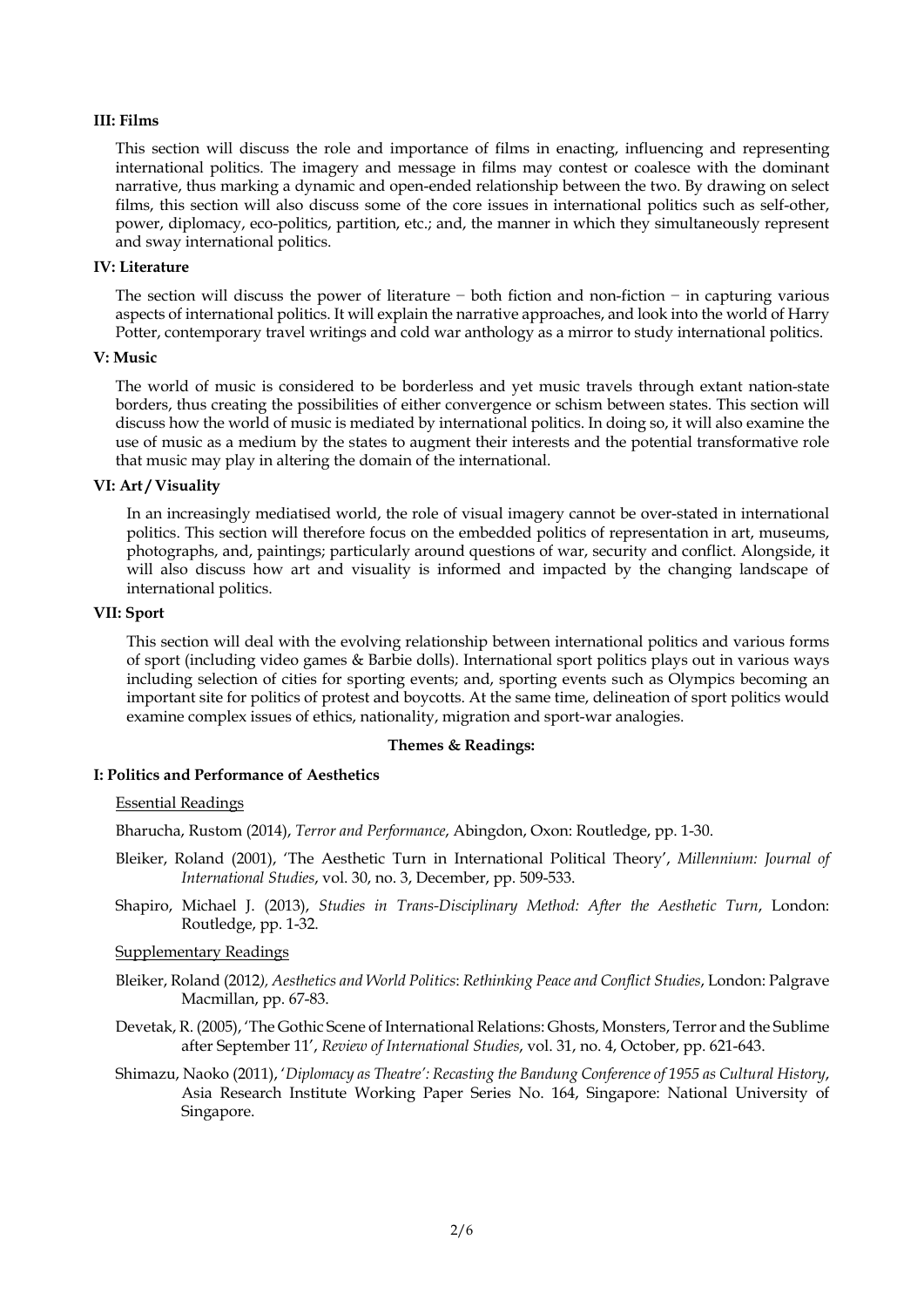## **II: Popular Culture**

## Essential Readings

- Gilboa, Eytan (2005), 'The CNN Effect: The Search for a Communication Theory of International Relations', *Political Communication*, vol. 22, no.1, pp. 27-44.
- Grayson, K., Davies, M. & Philpott, S. (2009), 'Pop Goes IR?: Researching the Popular Culture-World Politics Continuum', *Politics*, vol. 29, no. 3, October, pp. 155–163.
- Neumann, Iver B. & Nexon, Daniel H. (2006), 'Introduction: Harry Potter and the Study of World Politics', Nexon, Daniel H. & Neumann, Iver B. (eds.), *Harry Potter and International Relations*, Oxford: Rowman & Littlefield, pp. 1-23.
- Weldes, Jutta & Rowley, Christina (2015), 'So, How Does Popular Culture Relate to World Politics?', Caso, Federica & Hamilton, Caitlin (eds.), *Popular Culture and World Politics: Theories, Methods, Pedagogies,* Bristol: E-International Relations, pp. 11-34.

### Supplementary Readings

- Åhäll, Linda (2009), 'Images, Popular Culture, Aesthetics, Emotions: The Future of International Politics?', *Political Perspectives*, vol. 3, no. 1, pp. 1-44.
- Ghosh, Partha, S. (2015), 'The Other Side of Partition: Resonances of Cultural Expressions', *South Asia Research*, vol. 35, no. 1, February, pp. 42-60.
- Rowley, C. (2010), 'Popular Culture and the Politics of the Visual', Shepherd, L. J. (ed.), *Gender Matters in Global Politics: A Feminist Introduction to International Relations,* London: Routledge, pp. 309-325.
- Wang, Ningchuan (2013), 'The Currency of Fantasy: Discourses of Popular Culture in International Relations', *International Studies: Interdisciplinary Political and Cultural Journal,* vol. 15, no. 1, December, pp. 21-33.

#### **III: Films**

#### Essential Readings

- Carter, Sean & Dodds, Klaus (2014), *International Politics and Film: Space, Vision, Power*, Columbia: Wallflower Press, pp. 1-20 & pp. 21-42.
- Hozic, Aida A. (2014), 'Between "National" and "Transnational": Film Diffusion as World Politics', *International Studies Review*, vol. 16, no. 2, June, pp. 229–239.
- Weber, Cynthia, *International Relations Theory: A Critical Introduction*, third edition, Oxon: Routledge, 2010, pp. 1-12 & pp. 217-228.

#### Supplementary Readings

- Bharkar, Ira (2013), 'Trauma, Melodrama and the Production of Historical Affect: The Partition, Memory and the Contemporary Communal Riot in Indian Cinema', Nasta, Dominique, Andrin, Muriel & Gailly, Anne (eds.), *Film Melodrama Revisited*, Brussels: P.I.E. Peter Lang.
- Chakraborty, Chandrima (2005), 'Bollywood Motifs, Cricket Fiction and Fictional Cricket', Majumdar, Boria & Mangan, J.A. (eds.), *Sports in South Asian Society: Past and Present*, Abingdon, Oxon: Routledge, pp. 213-236.
- Derian, James Der (2010), 'Now We Are All Avatars', *Millennium: Journal of International Studies*, vol. 39, no. 1, August, pp. 1–6.
- Lacy, Mark J. (2001), 'Cinema and Ecopolitics: Existence in the Jurassic Park', *Millennium: Journal of International Studies*, vol. 30, no. 3, December, pp. 635-645.
- Matusitz, Jonathan & Payano, Pam (2011), 'The Bollywood in Indian and American Perceptions: A Comparative Analysis', *India Quarterly*, vol. 67, no. 1, March, pp. 65–77.
- Neumann, Iver B. (2001), '"Grab a Phaser, Ambassador": Diplomacy in Star Trek', *Millennium: Journal of International Studies*, vol. 30, no. 3, December, pp. 603-624.

### **IV: Literature**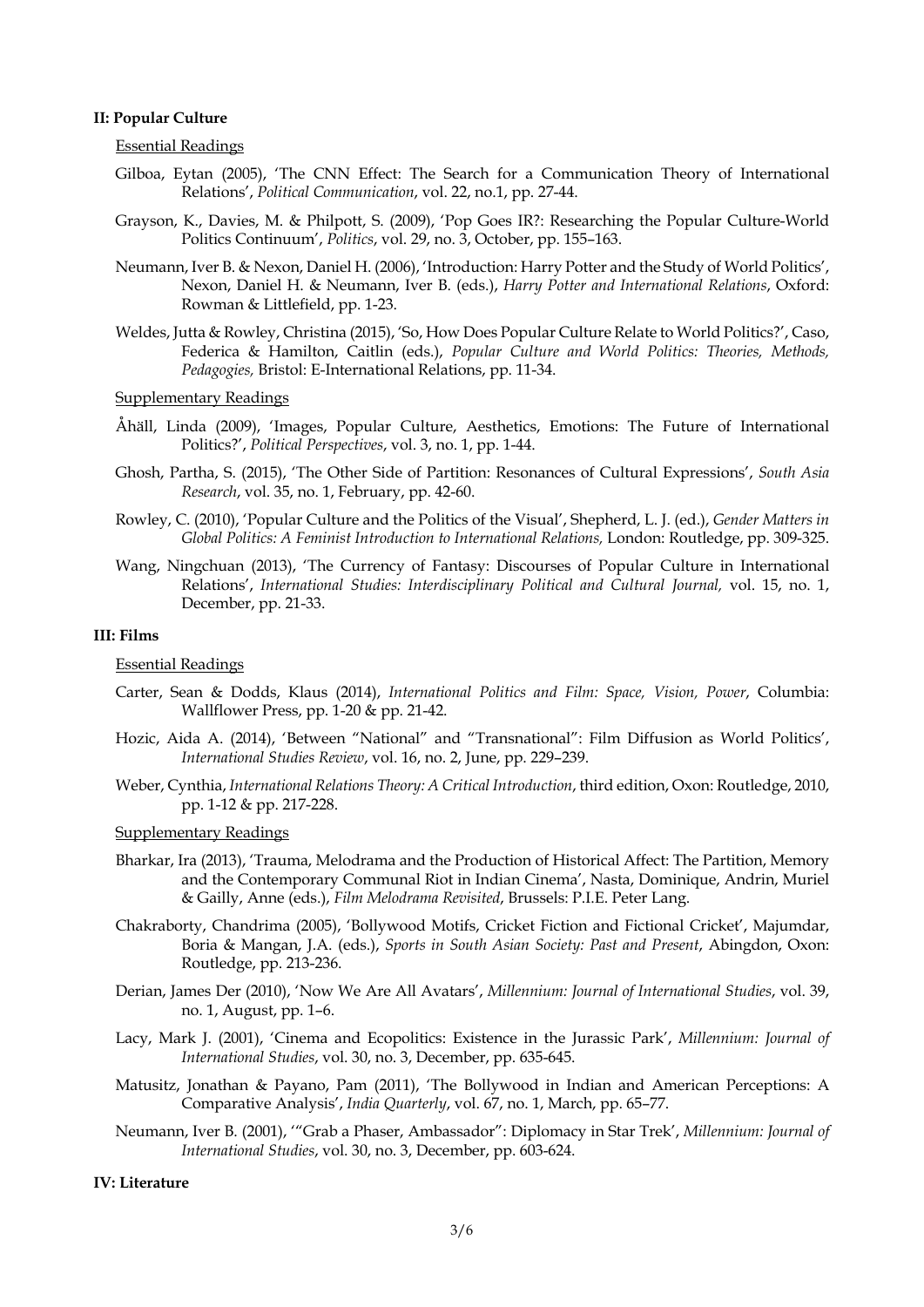#### Essential Readings

- Bleiker Roland, 'Forget IR Theory', *Alternatives: Global, Local, Political,* vol. 22, no. 1 Jan-Mar 1997, pp. 57- 85.
- Park-Kang, S. (2015), 'Fictional IR and Imagination: Advancing Narrative Approaches', *Review of International Studies*, vol. 41, no. 2, April, pp. 361-381.
- Sterling-Folker, J. & Folker, Brian (2006), 'Conflict and Nation State: Magical Mirrors of Muggles and Refracted Images', Nexon, Daniel H. & Neumann, Iver B. (eds.), *Harry Potter and International Relations*, Oxford: Rowman & Littlefield, pp. 103-126.

Supplementary Readings

- Halliday, Fred (2001), '"High and Just Proceedings": Notes Towards an Anthology of the Cold War', *Millennium: Journal of International Studies*, vol. 30, no. 3, December, pp. 691-707.
- Jackson, Patrick Thaddeus and Mandaville, Peter, 'Glocal Hero: Harry Potter Abroad' in Daniel H. Nexon & Iver B. Neumann, eds. *Harry Potter and International Relations*, Oxford: Rowman & Littlefield, pp. 45-59.
- Lisle, Debbie, (2006) (ed.), *The Global Politics of Contemporary Travel Writing*, Cambridge: Cambridge University Press, pp. 27-67.

#### **V: Music**

#### Essential Readings

- Attali, Jacques (2009), *Noise: The Political Economy of Music* (trans. Brian Massumi), Minneapolis: University of Minnesota Press, pp. 3-20.
- Bleiker, Ronald (2005), 'Of Things We Hear but Cannot See: Musical Explorations of International Politics', Franklin, M. I. (ed.), *Resounding International Relations: On Music, Culture, and Politics*, London: Palgrave Macmillan, pp. 179-195.
- Ulrich, Franke & Schiltz, Kaspar (2013), '"They Don't Really Care About Us!": On Political Worldviews in Popular Music', *International Studies Perspectives*, vol. 14, no. 1, February, pp. 39–55.

#### Supplementary Readings

- Brown, Robin (2005), 'Americanization at its Best?: The Globalization of Jazz', Franklin, M. I. (ed.), *Resounding International Relations: On Music, Culture, and Politics*, London: Palgrave Macmillan, pp. 89-109.
- Clegg, Mindy L. (2015), 'When Jazz was King: Selling Records with the Cold War', *The Journal of American Culture*, vol. 38, no. 3, September, pp. 243-254.
- Lock, Kartin (2005), 'Who is Listening?: Hip-Hop in Sierra Leone, Liberia and Senegal', Franklin, M. I. (ed.), *Resounding International Relations: On Music, Culture, and Politics*, London: Palgrave Macmillan, pp. 141-177.

### **VI: Art / Visuality**

#### Essential Readings

- Dodds, Klaus (2007), 'Steve Bell's Eye: Cartoons, Geopolitics and the Visualization of the "War on Terror"', *Security Dialogue*, vol. 38, no. 2, June, pp. 157- 177.
- Macdonald, Sharon (2010), 'Exhibitions of Power and Powers of Exhibition: An Introduction to the Politics of Display', Macdonald, Sharon (ed.), *The Politics of Display*, London: Routledge, pp. 1- 21.
- Nemeth, Erik (2007), 'Cultural Security: The Evolving Role of Art in International Security', *Terrorism and Political Violence*, vol. 19, no. 1, pp. 19-42.
- Sylvester, Christine (2001), 'Art, Abstraction, and International Relations', *Millennium: Journal of International Studies,* vol. 30, no. 3, December, pp. 535-554.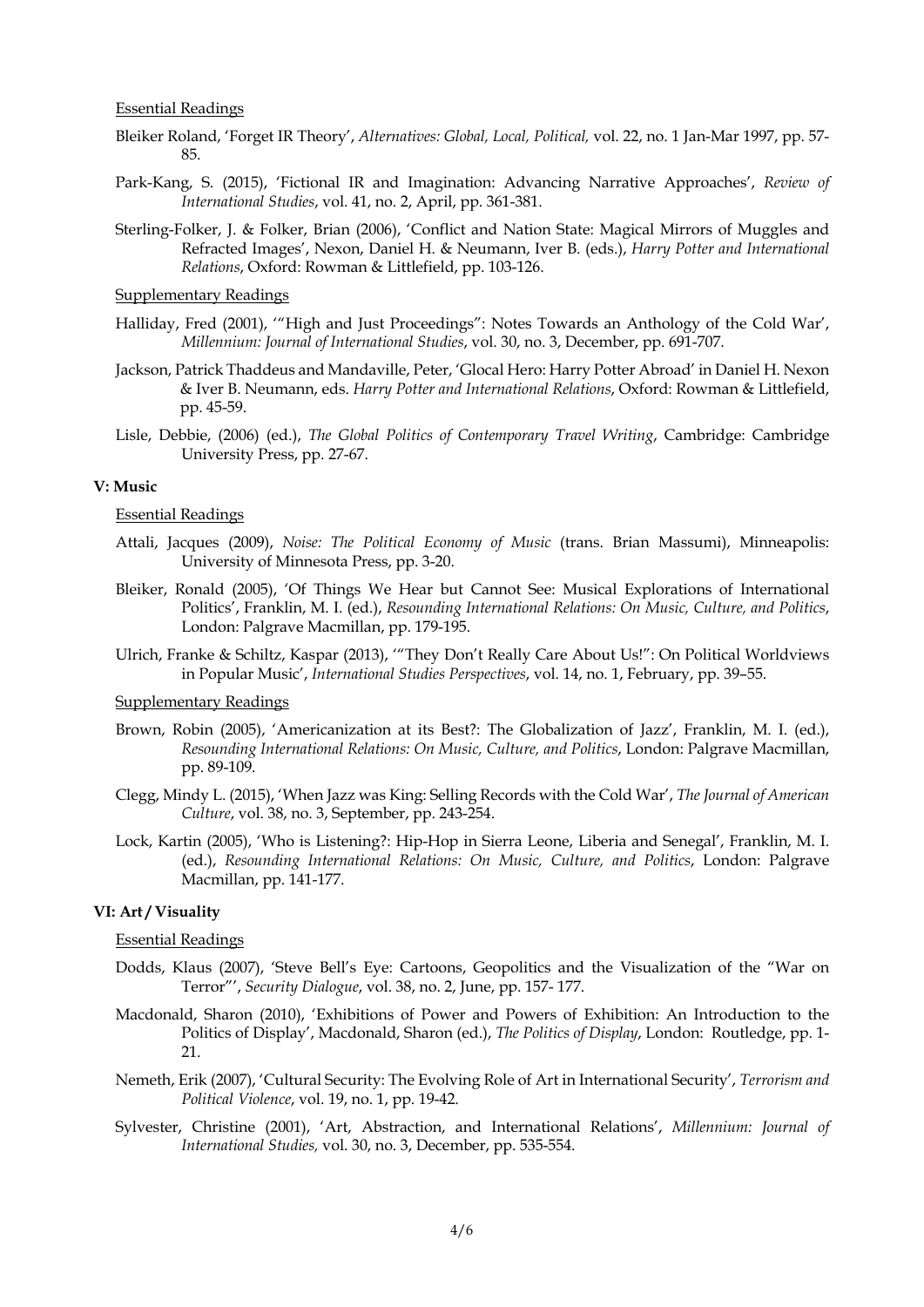- Sylvester, Christine (2013), 'Power, Security, and Antiquities', Edkins, Jenny & Kear, Adrian, *International Politics and Performance: Critical Aesthetics and Creative Practice*, Abingdon: Oxon, Routledge, pp. 203-220.
- Supplementary Readings
- Amoore, Louise (2007), 'Vigilant Visualities: The Watchful Politics of the War on Terror', *Security Dialogue*, vol. 38, no. 2, June, pp. 215- 231.
- Beier, Marshall, J. (2007), 'Grave Misgivings: Allegory, Catharsis, Composition, *Security Dialogue*, vol. 38, no. 2, June, pp. 251-269.
- Brandon, Laura (2006), *Art and War*, London: I. B.Tauri, pp. 90-106 & 107-130.
- Butler, Judith (2009), *Frames of War: When is Life Grievable,* London: Verso, pp. 63-100.
- Campbell, D. (2007), 'Geopolitics and Visuality: Sighting the Darfur Conflict', *Political Geography*, vol. 26, no. 4, May, pp. 357-82.

Danchev, Alex (2011), *On Art and War and Terror*, Edinburgh: University of Edinburgh Press, pp. 172-196.

- Dauphinée, E. (2007), 'The Politics of the Body in Pain: Reading the Ethics of Imagery', *Security Dialogue*, vol. 38, no. 2, June, pp. 139-55.
- Guittet, Emmanuel-Pierre & Zevnik, Andreja (2015), 'Exposed Images of War', Åhäll, Linda & Gregory, Thomas, *Emotions, Politics and War,* Abingdon, Oxon: Routledge, pp. 195-209.
- Hansen, L. (2011), 'Theorizing the Image for Security Studies: Visual Securitization and the Muhammad Cartoon Crisis', *European Journal of International Relations*, vol. 17, no. 1, March, pp. 51-74.
- Lisle, Debbie (2007), 'Benevolent Patriotism: Art, Dissent and The American Effect', *Security Dialogue*, vol. 38, no. 2, June, pp. 233–250.
- Möller, F. (2007), 'Photographic Interventions in Post-9/11 Security Policy', *Security Dialogue*, vol. 38, no. 2, June, pp. 179-96.

#### **VII: Sport**

#### Essential Readings

- Cottrell, M. Patrick & Nelson, Travis (2010), 'Not just the Games? Power, Protest and Politics at the Olympics', *European Journal of International Relations*, vol. 17, no. 4, pp. 729–753.
- Kidd, Bruce (2009), 'A New Social Movement: Sport for Development and Peace', Jackson, Steven J. & Haigh, Stephen (eds.), *Sport and Foreign Policy in a Globalizing World*, Abingdon, Oxon: Routledge, pp. 22-32.
- Levermore, Roger (2004), 'Sports Role in Constructing the 'Inter-State' Worldview', Levermore, Roger, Budd, Adrian (eds.), *Sport and International Relations: An Emerging Relationship,* London: Routledge, pp. 16-30.
- Maguire, Joseph (2009), '"Real Politic" or "Ethically Based": Sport, Globalization, Migration and Nation-State Policies', Jackson, Steven J. & Haigh, Stephen (eds.), *Sport and Foreign Policy in a Globalizing World*, Abington: Routledge, pp. 95-110.

Supplementary Readings

- Chatterjee, Kingshuk, 'To Play or Not to Play: Fabricating Consent over the Indo-Pak Cricket Series', Majumdar, Boria & Mangan, J. A. (eds.), *Sports in South Asian Society: Past and Present*, Abingdon, Oxon: Routledge, pp. 277-292.
- Grewal, Iderpal (2005), 'Traveling Barbie: Indian Transnationality and New Consumer Subjects', Guins, Raiford & Cruz, Omayra Zaragoza (eds.), *Popular Culture: A Reader*, New Delhi: Sage, pp. 168- 183.
- Long, David (2006), 'Quidditch, Imperialism, and the Sport-War Intertext', Nexon, Daniel H. & Neumann, Iver B. (eds.), *Harry Potter and International Relations*, Oxford: Rowman & Littlefield, pp. 127-154.
- Miller, Toby, Rowe, David & Lawrence, Geoffrey (2011), 'The New International Division of Cultural